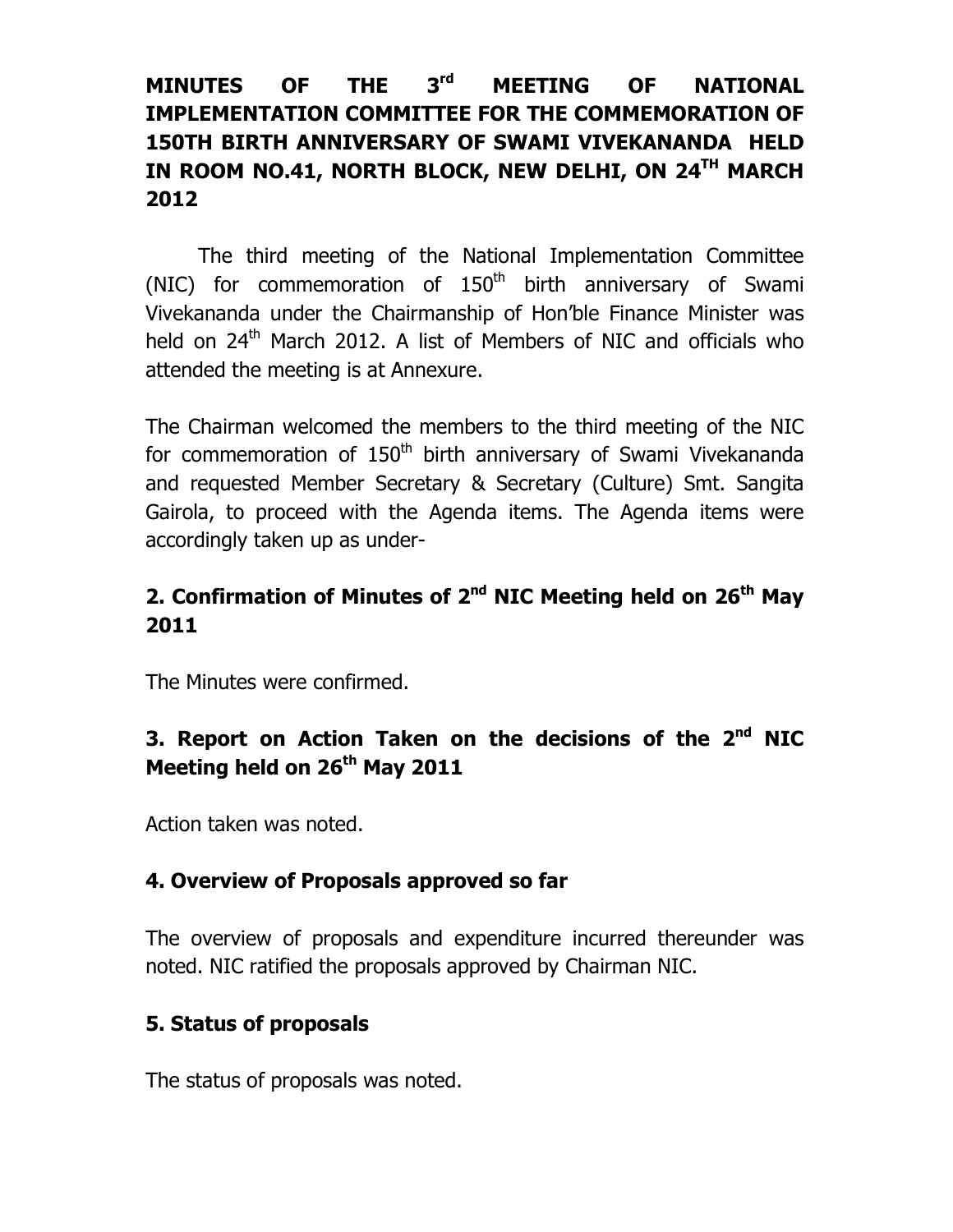6. Discussions were held on the proposals detailed in the Agenda and the following decisions were taken-

#### 6.1 Proposal from Ramakrishna Mission Institute of Culture, Golpark, Kolkata

The proposal was ratified as approved by Chairman, NIC.

### 6.2 Proposal from Sri Rama Krishna Ananda Ashrama, South 24 Parganas, West Bengal

The proposal was ratified as approved by Chairman, NIC.

## 6.3 Proposal from Shri Sunil Kumar Dutt for photo bank/ production of DVDs on Swami Vivekananda for Ramakrishna Mission, Belur

The proposal was not approved.

### 6.4 Proposal from Ramakrishna Sarada Mission Sister Nivedita Girls School Kolkata for acquisition and renovation of Sister Nivedita's House and construction of a museum

It was decided that further action would be taken after acquisition of the building by the State Government.

## 6.5 Proposal from Vivekananda Rock Memorial and Vivekananda Kendra, Kanyakumari

Response from the State Government of Tamil Nadu may be awaited.

## 6.6 Proposal received from Moynapur Sri Ramakrishna Akshaykumar Pathachakra, Moynapur, Bankura (W.B.) for building Akshay Smriti Bhawan etc.

NIC decided that proposals for such small amounts from individuals/ societies/ non-government organizations etc. may be considered and disposed of by the State Government of West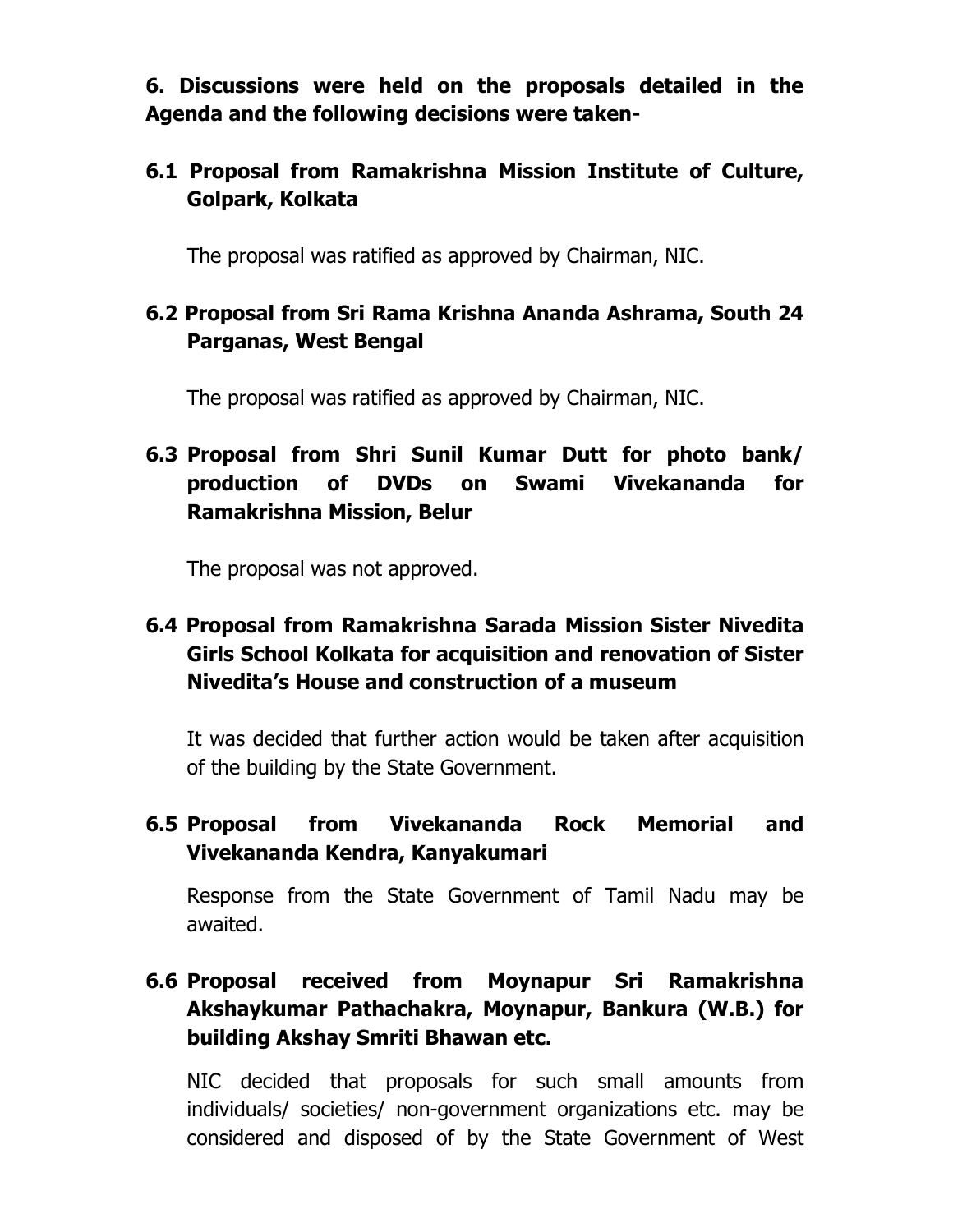Bengal as it is in a better position to verify the activities proposed to be taken up as well as the credentials of the organization. A lump sum of Rs.5 crores may be provided to the State Government of West Bengal for this purpose. The modalities may be worked out by the Ministry of Culture.

## 6.7 Proposal from Sri Ramakrishna Math, Chennai for acquisition of the historic building of Vivekananda House

NIC noted that there has been no response from the State Government so far and also that now the Institution has requested the State Government for a 99 years lease. In view of the above, NIC did not approve the proposal.

### 6.8 Proposal received from Malancha Youth Development Society, North 24 Parganas for undertaking various commemorative programmes

NIC reiterated their decision as in the case of Sri Ramakrishna Akshaykumar Pathachakra, Moynapur proposal at 6.6 above.

## 6.9 Proposals rejected by Ministry of Culture (based on reasons provided at Annexure X of the Agenda).

NIC noted the decision and ratified the action of the Ministry.

## 6.10Proposal for upgradation of School/ College associated with Swami Vivekananda's early education

The proposal was ratified as approved by Chairman, NIC.

## 6.11 Proposal of Ramakrishna Mission Seva Pratisthan, Kolkata for construction of Swami Vivekananda Diagnostic Cardiac Care Centre

The proposal was ratified as approved by Chairman, NIC.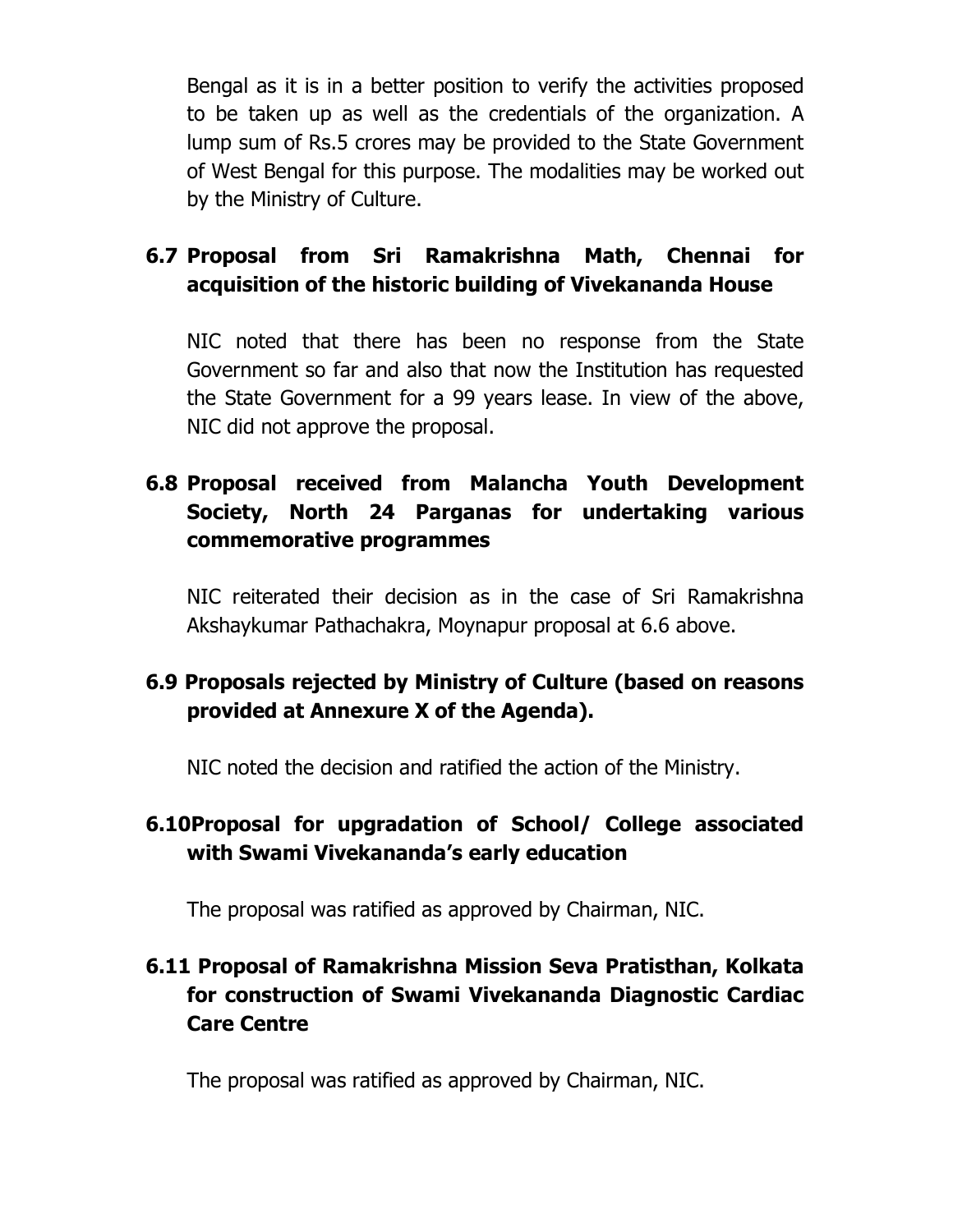#### 6.12 ICCR Proposal seeking grant of Rs 5 crores

NIC decided that the Ministry of Culture shall be the Nodal Ministry for organizing overseas programmes relating to the Commemoration. Ministry of Culture may collaborate with Ministries of External Affairs and Overseas Indian Affairs and the Ramakrishna Mission, for the purpose.

### 6.13 Chicago Proposals

 NIC noted the progress achieved with respect to the Agreement with the University of Chicago. The projects entered into with the Art Institute of Chicago were ratified as approved by Chairman, NIC. The members of NIC congratulated the Chairman for this unprecedented initiative.

### 6.14 Proposal from Government of Jammu & Kashmir

NIC approved the proposal.

#### 6.15 Proposal from Government of Uttarakhand

NIC directed that the proposal may be examined on file.

## 6.16 Proposal from Ramakrishna Sarada Mission, Dakshineswar for undertaking various programmes for empowerment of women

The proposal was ratified as approved by Chairman, NIC.

#### 6.17 Proposal from Ramakrishna Mission Sevashrama, Hardwar

NIC desired that the matter may be examined in consultation with the State Government of Uttarakhand and Ramakrishna Mission. NIC decided that the request for providing corpus fund need not be considered.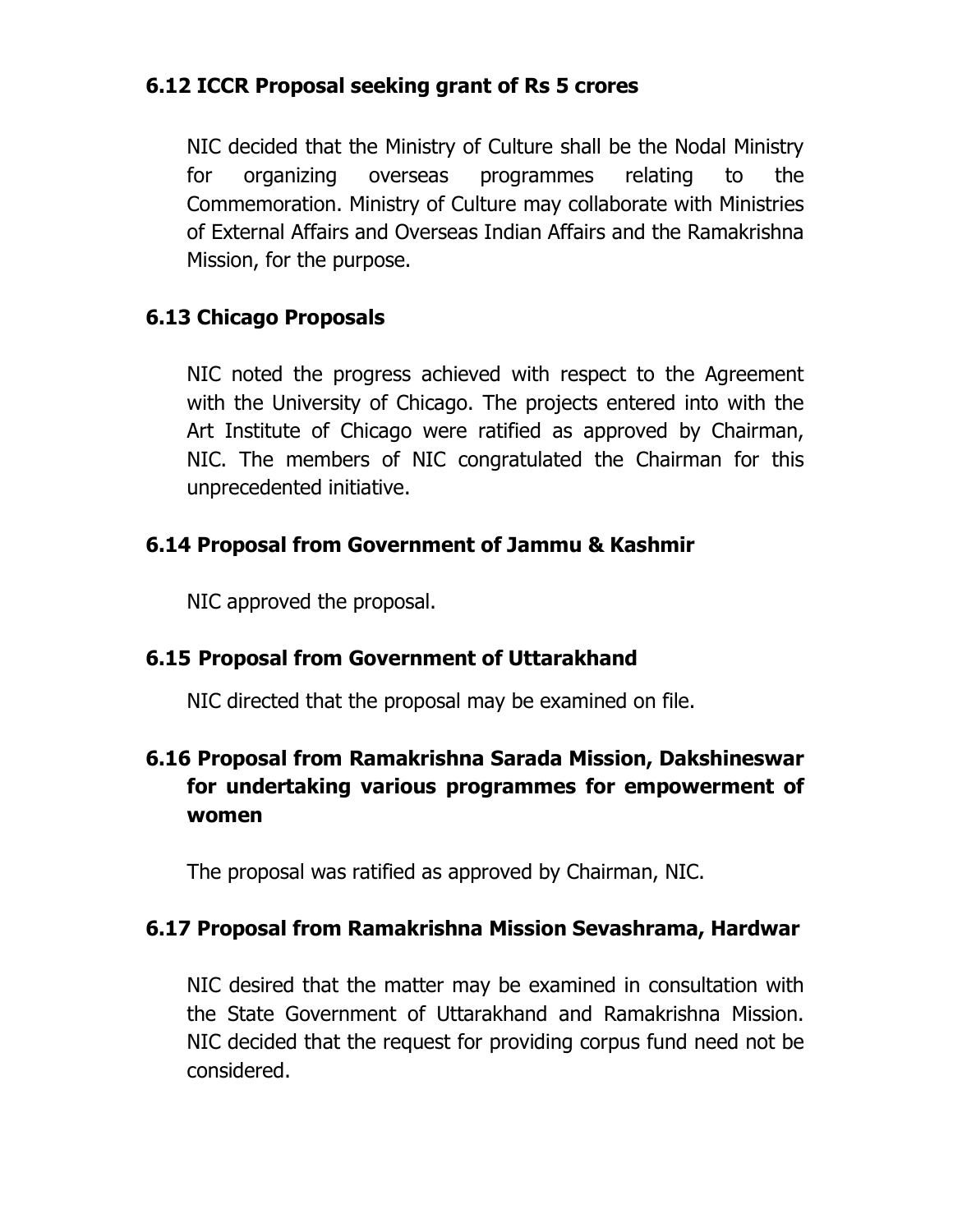#### 6.18 Proposal from Ramakrishna Sevashrama, Bhadrak, Odisha

As the activities envisaged in the proposal are similar to those being organised by the Ramakrishna Mission in the state of Orissa, NIC did not approve the proposal.

6.19 Proposal from Sri Ramakrishna Math, Chennai to dedicate Vivekanandar Illam to Swami Vivekananda by launching "Experience Vivekananda" Project for renovation of Vivekanadar Illam and upgradation of the existing museum

It was decided to seek the views of Ramakrishna Mission, Belur on this proposal.

### 6.20Proposal from Ramakrishna Mission Ashrama, District Sargachhi, Murshidabad

NIC decided that all proposals submitted by branches of R.K.Mission, Belur, would be routed through R.K.Mission Headquarters and would not be entertained directly in Ministry of Culture.

### 6.21Proposal from Ramakrishna Mission, New Delhi for financial assistance for renovation of auditorium

The proposal was approved.

- 6.22 Proposal from Sri Sarada Math, Kasar Devi Estate, Almora for celebrating Swami Vivekananda's 150<sup>th</sup> birth anniversary amongst schools & colleges
- 6.23Proposal from Radhika Creations, Nagpur, regarding organizing a play based on Swami Vivekananda
- 6.24 Proposal from Press Club, Kolkata for (i) bringing outs a publication on Swami Vivekananda at an estimated cost of Rs 24.80 lakh and (ii) Organizing a special stage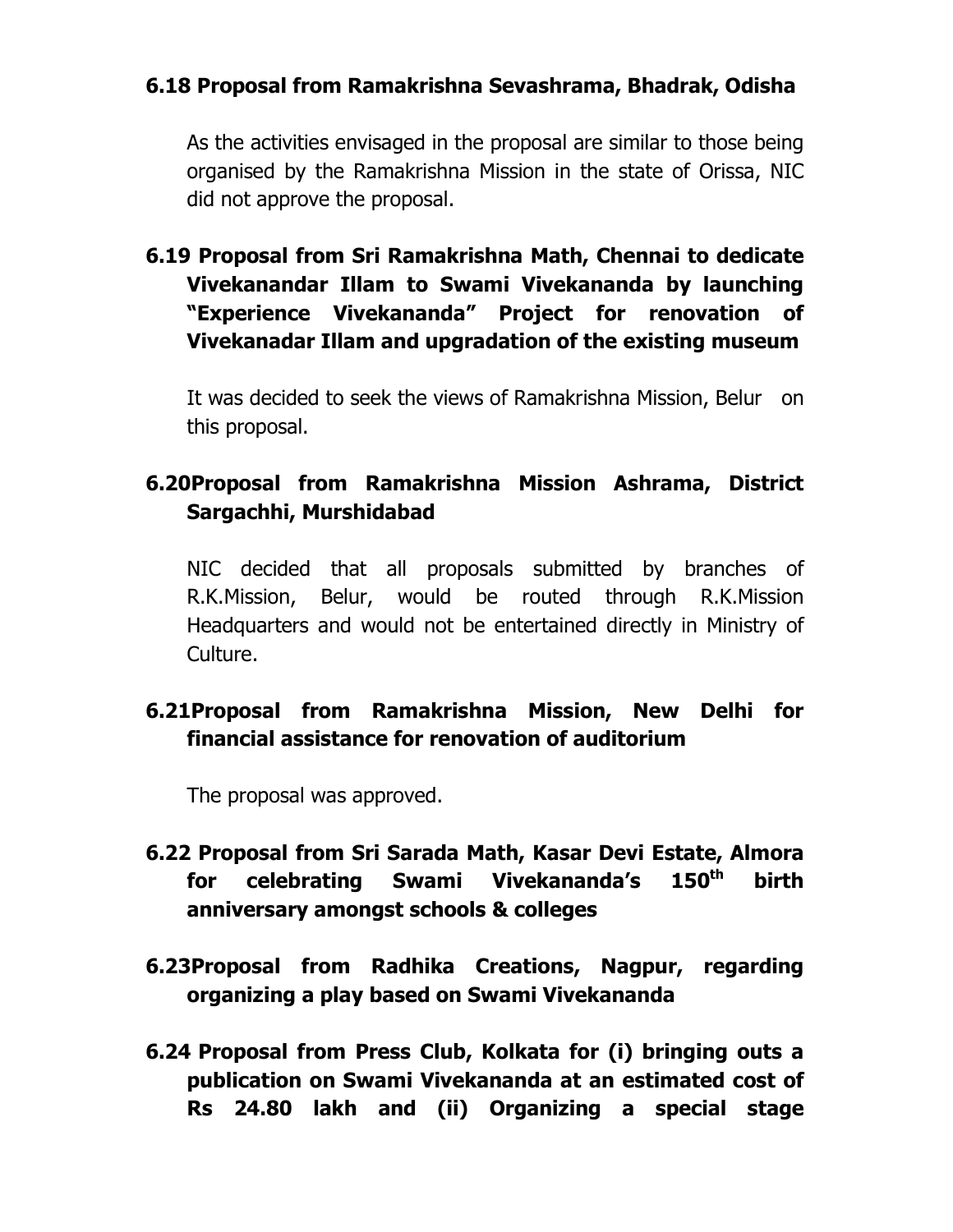performance on the life of Swami Vivekananda at an estimated cost of Rs 10 lakhs

- 6.25 Proposal received from Dalanghatia Vivekananda Rural Development Society, South 24 Parganas for a grant for organising 'Sit and Draw' and 'Quiz Contest'
- 6.26 Proposal from Shantishwari NGO Organisation, Bidar (Karnataka) for organizing a programme on Swami Vivekananda
- 6.27 Proposal from Indian Institute of Public Administration (IIPA), Assam for a public function on Swami Vivekananda and his vision for the New World

It was decided that the proposals at 6.22 to 6.27 above may be considered under the Cultural Function Grant Scheme of Ministry of Culture.

### 6.28Proposal from Ramakrishna Vedanta Math, Kolkata for taking up rural and semi urban development schemes for the underprivileged

NIC did not approve the proposal.

#### 6.29 Issuance of Commemorative Coins & Postage Stamp

It was decided that the commemorative coins and postage stamp would be released during the Opening Ceremony of the commemoration in January, 2013.

### 6.30Proposal for inclusion of a capsule on "Great thinkers of India" in the course curriculum for schools

NIC decided that the proposal may be referred to the Ministry of HRD by Ministry of Culture, to finalize a list of 15 great thinkers. Thereafter, Minister of HRD would take the approval of Chairman, NIC.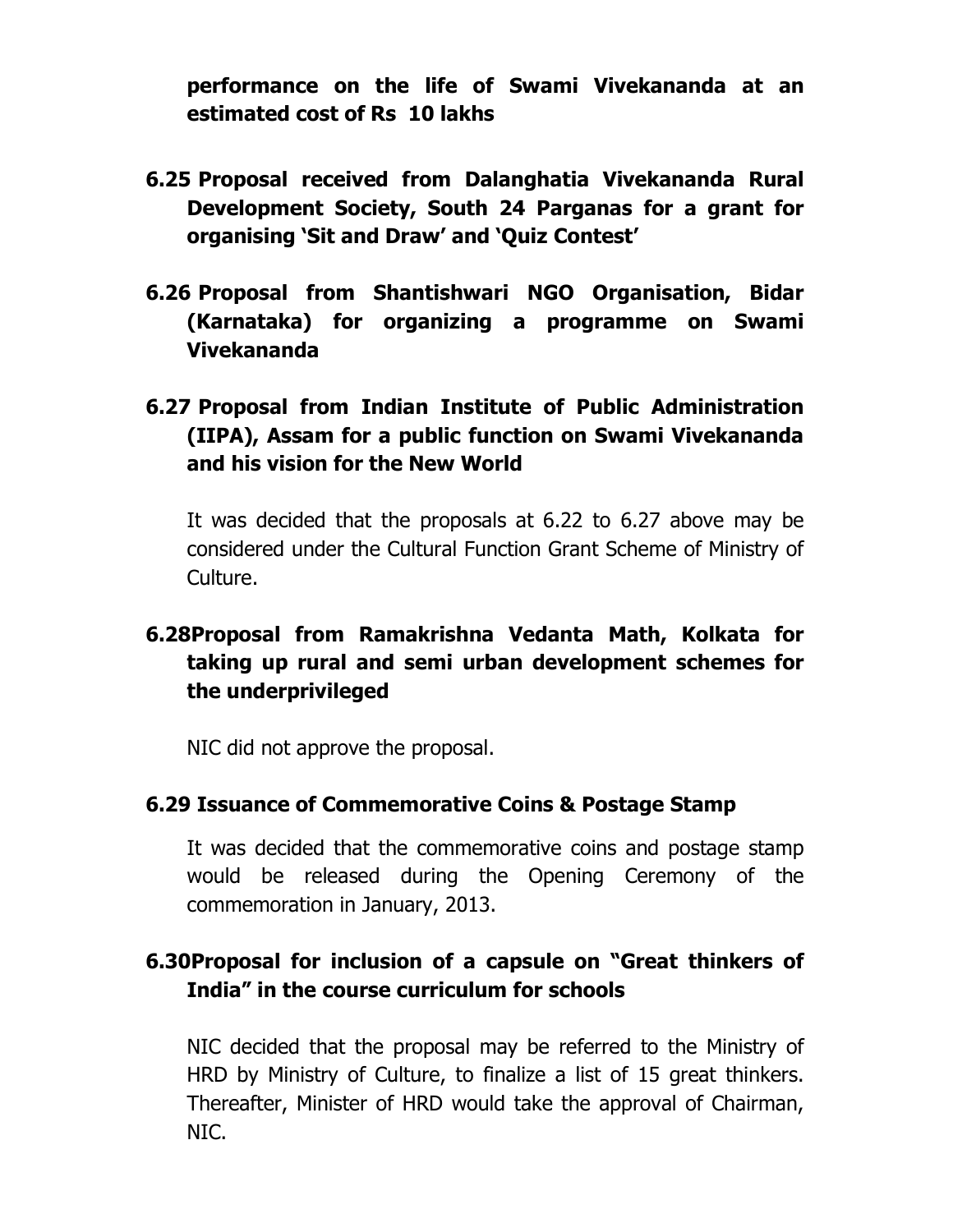#### 6.31 Proposals for production of films and documentaries:

- (i) Proposal of Ramakrishna Mission, Belur for production of a film on Swami Vivekananda
- (ii) Proposal from Shri Diptendu Dey, Executive Director Eastern News and feature Agency, Kolkata for production of 3 films on Swami Vivekananda
- (iii) Proposal of Shri Sitansu Ranjan De, News Editor, Sakalbela, Agartala for making a documentary film on Swami Vivekananda
- (iv) Proposal from "One Without a Second Films LLP(OWASF)" for Production of a film on Swami Vivekananda

### (v) Proposal from The New Global Indian for production of an International Tri-lingual film on Swami Vivekananda

NIC decided to authorize Chairman, NIC to constitute an Expert Committee for considering the above and similar proposals for production of films on Swami Vivekananda.

## 6.32Proposal from Ramakrishna Mission, Mumbai for undertaking Value Education Programmes at an estimated cost of Rs 16.89 crores.

The action taken was noted.

## 6.33 Incomplete cases or cases wherein information/ clarification/ comments called for are still awaited

With regard to 11 proposals in Annexure XXXI and 12 proposals mentioned in Supplementary Agenda item No 5, NIC decided that these may be processed on the basis of the general decisions recorded in respect of item 6.6 and items 6.22 to 6.27 above.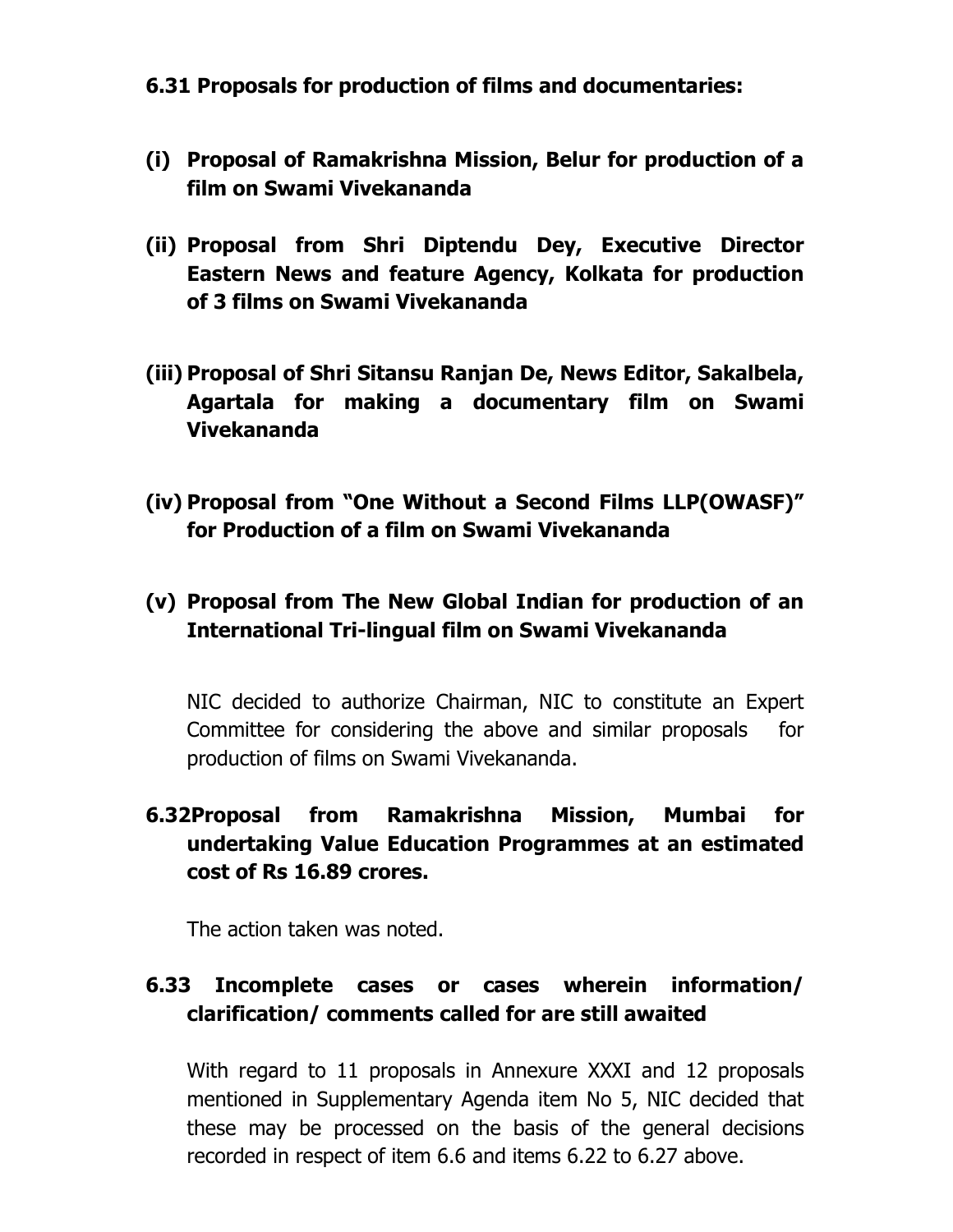## 6.34Ramakrishna Mission Headquarters, Belur-Implementation of Vivekananda Value Education Programme

The progress of VVEP being implemented by RK Mission, Belur was noted.

#### 6.35 Budget

NIC desired that a note on the requirement of funds for the Commemoration may be sent to the Planning Commission and Ministry of Finance.

#### 6.36 Inaugural function (Supplementary Agenda item 1 )

NIC advised that the issue pertaining to release of coins and stamps mentioned in Agenda item 19 may form part of the inaugural function to be organized on  $12<sup>th</sup>$  January 2013. Ministry of Culture may work out the other programmes and obtain the approval of Chairman, NIC on file.

## 6.37Proposal of Ramakrishna Mission Sevashrama, Muzaffarpur for financial assistance of Rs 3.46 crores for up-gradation of the hospital

NIC directed that the proposal be examined after the recommendations of Ramakrishna Mission, Belur and the State Government of Bihar have been obtained.

## 6.38 Proposals involving performances by individuals/ groups/ other non-government organizations under Cultural Functions Grant Scheme (CFGS)

It was decided that all Cultural events being planned by various organisations/ NGOs etc. could be considered by Ministry of Culture under its CFGS.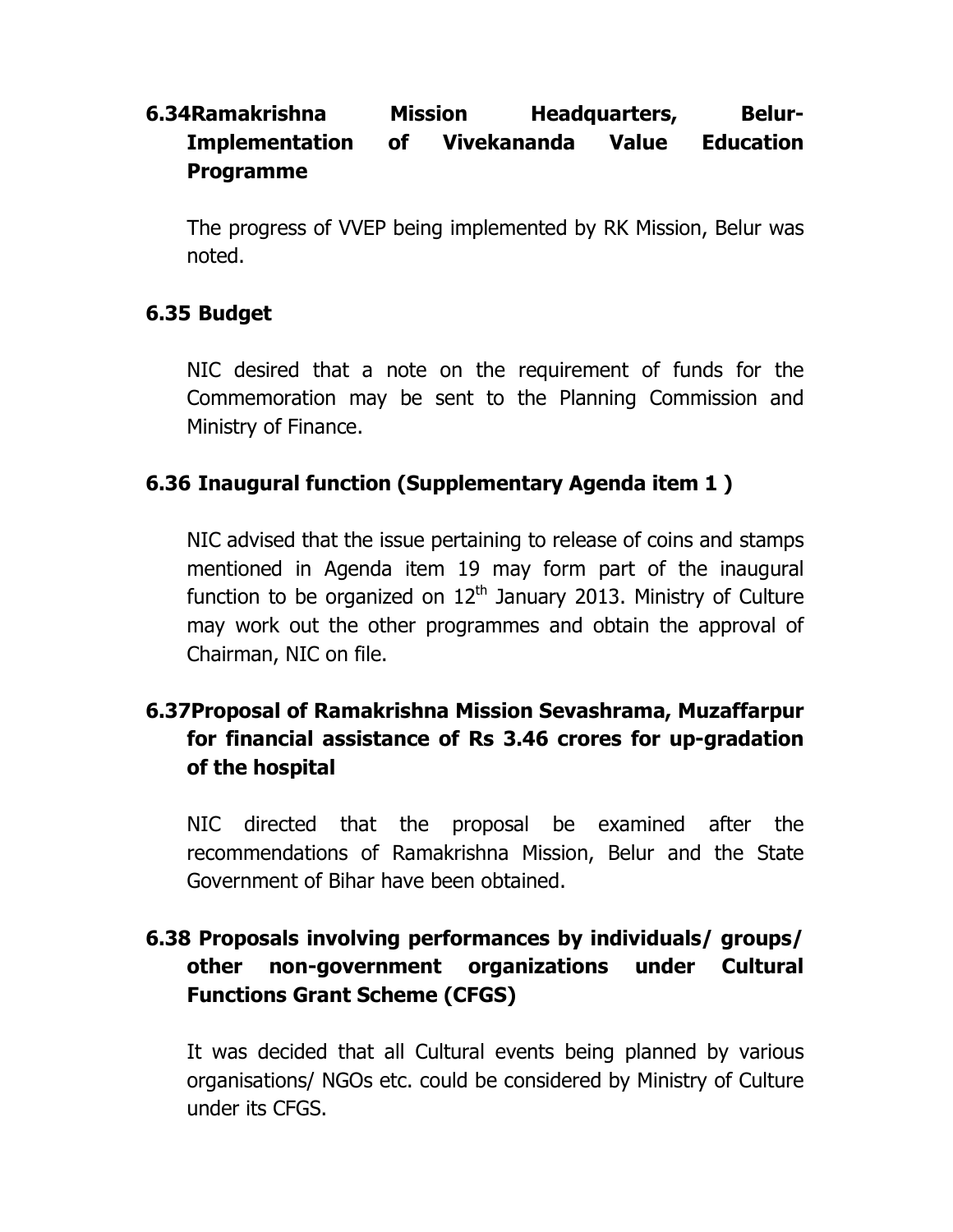#### 6.39 Other New Proposals:

NIC decided that all such proposals may be dealt with in the following manner:

- a) Proposals relating to cultural events, conferences, seminars etc may be processed under CFGS;
- b) The proposals of branches of R.K.mission, Belur may be sent to R.K.Mission HQ, Belur for examination; and
- c) The proposals from other organizations relating to creation of infrastructure etc may be taken up with respective State governments for further consideration.

## 7. Any other matter:

Swami Suvirananda made two suggestions-

- i) A directive may be issued by Ministry of HRD to all schools and colleges to celebrate Swami Vivekananda's 150<sup>th</sup> birth anniversary on  $12<sup>th</sup>$  January 2013 in a befitting manner; and
- ii) To declare 2013-14 as the year of National Awakening.

With regard to (i) above, NIC directed that a reference may be made to the Ministry of HRD. As regards (ii) above, NIC directed that a note be sent to PMO.

The Chairman thanked the members of the NIC and declared the meeting closed.

--------